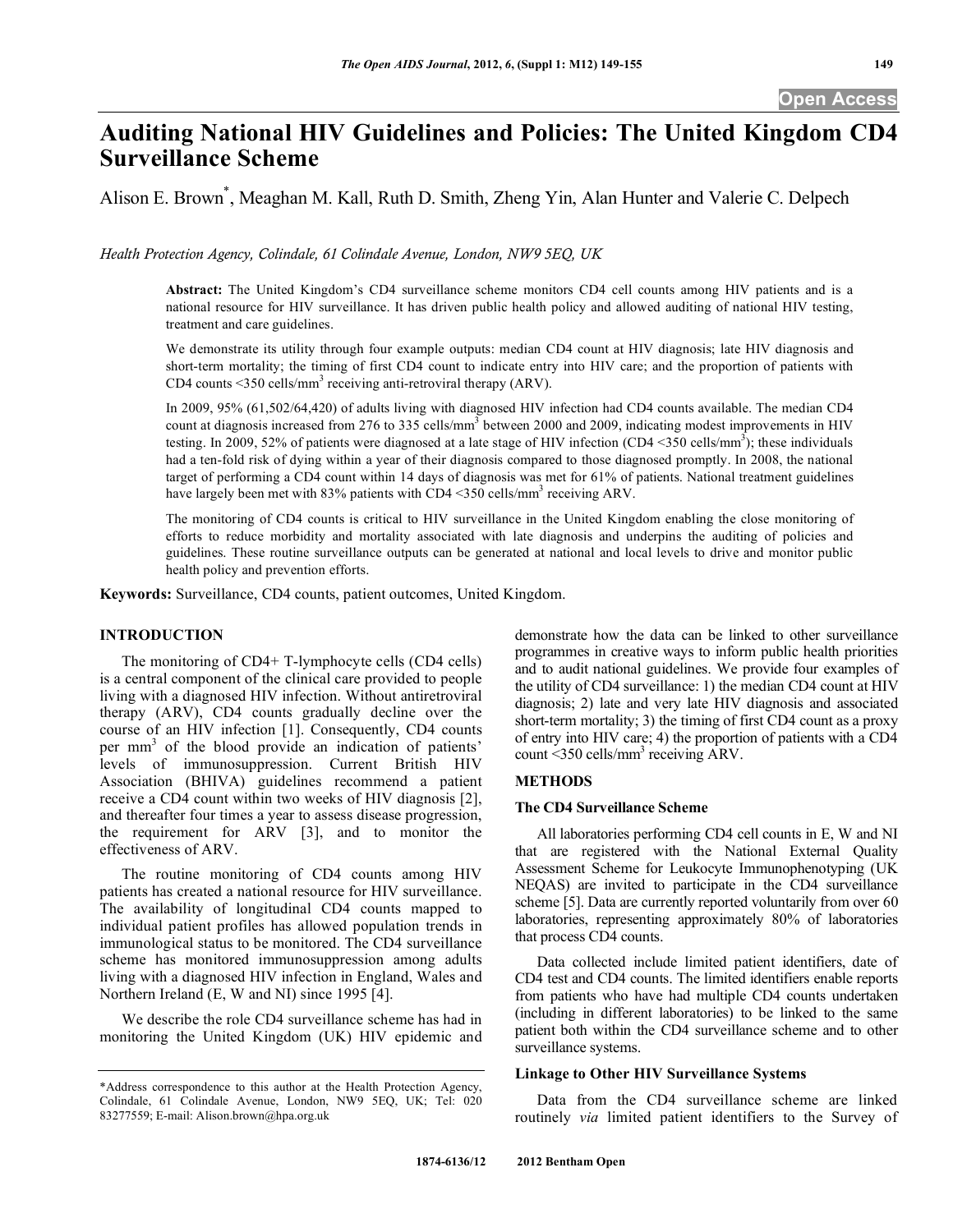Prevalent HIV Infections Diagnosed (SOPHID) [6, 7] and the survey of new HIV diagnoses, AIDS and deaths [8]. SOPHID is an annual census of adults  $(\geq)15$  years) accessing HIV treatment sites in E, W and NI. Demographic, exposure and clinical information are also collected. The new HIV diagnoses database collates the number of new HIV diagnoses, first AIDS diagnoses and deaths in E, W and NI reported by clinicians and laboratories, including exposure and demographic data.

 Scottish data from the CD4 surveillance scheme, and reports of new HIV diagnoses are provided by Health Protection Scotland [9] and incorporated to create a UK dataset. HIV diagnoses made during pregnancy, and pregnancy events among diagnosed HIV positive women are reported by the National Study of HIV in Pregnancy and Childhood and linked to SOPHID and the new HIV diagnosis database.

#### **Study Population**

 Data from the CD4 surveillance scheme, linked to SOPHID and new diagnoses database are used throughout. Unless otherwise specified, data are for the UK and cover the years 2000 to 2009. Data are presented by HIV exposure group, sex, ethnicity, country of birth and age-group. Adults are defined as being aged 15 years or over. Data with incomplete CD4, ARV and/or relevant demographic fields (e.g. HIV infection route) are excluded from the analysis; in 2009, missing data accounted for 5%, (2,918/64,420), 1% (714) and 3%, (2,209) respectively.

### **Median CD4 Count at HIV Diagnosis**

 The median CD4 at diagnosis (where CD4 counts are taken within 91 days of diagnosis) provides an indication of the level of immunosuppression at diagnosis [1]. Patients without a CD4 count are excluded from this analysis.

# **Late and Very Late HIV Diagnosis and Associated Mortality**

 Patients who are diagnosed with a CD4 count <350 cells/mm3 (within 91 days of HIV diagnosis) are defined to have been diagnosed at a late stage of HIV infection; those diagnosed with a CD4 count  $\leq 200$  cells/mm<sup>3</sup> as having a very late stage HIV infection. Linkage to death reports from the Office for National Statistics [10] and clinician reports enables the monitoring of short term mortality (deaths within one year of HIV diagnosis) by late and prompt (CD4 >350  $cells/mm<sup>3</sup>$ ) HIV diagnosis.

## **Time from Diagnosis to First CD4 Count**

 BHIVA guidelines suggest that all patients should have their first CD4 count measured within two weeks of HIV diagnosis [2]. The length of time between HIV diagnosis and first CD4 count is used as a proxy for the proportion of patients incorporated in to HIV care following diagnosis. Patients who did not have a CD4 count within a year of diagnosis were excluded from the analysis.

# Patients with a CD4 Count <350 Cells/mm<sup>3</sup> who Receive **ARV**

 BHIVA guidelines recommend that all patients should begin ARV when their CD4 cell counts reach <350

cells/ $mm<sup>3</sup>$ . We monitor the proportion of patients with CD4  $\leq$ 350 cells/mm<sup>3</sup> receiving ARV.

## **Statistical Methods**

 Descriptive epidemiology is the focus of the paper, but hypothesis tests have been used to supplement the data where appropriate.

# **RESULTS**

## **Coverage**

 The CD4 surveillance scheme has a cumulative total of 1,726,736 CD4 cell counts from 127,299 HIV-infected adults in the UK up to the end of 2009. Eighty per cent (54,218/67,557) of patients diagnosed between 2000 and 2009 had a CD4 count available within 91 days of HIV diagnosis. In 2009 alone, 84% (5,525/6,556) of adults newly diagnosed with HIV had a CD4 count within 91 days of diagnosis. In 2009, 91% (58,407/64,359) of adults living with diagnosed HIV infection in the UK (SOPHID) were linked to the CD4 surveillance scheme, and 62% (40,013/64,359) had CD4 counts available during 2009. After linking datasets, overall, 84% (5,525/6,556) of adults newly diagnosed with HIV had a CD4 count within 91 days of diagnosis, and  $95\%$  (61,502/64,420) of adults accessing care had a CD4 count available in 2009.

# **Median CD4 Count at HIV Diagnosis**

 Overall, the median CD4 count at diagnosis has gradually increased by 21% from 276 in 2000 to 335 in 2009 (Fig. **1**). The largest increase in median CD4 count between was observed among heterosexual men (59% increase), followed by non-pregnant women (21%) and men who have sex with men (MSM, 18%). The median CD4 count among pregnant women has remained relatively stable over the last decade (353 in 2000 and 346 in 2009).

 In 2009, the highest median CD4 count at HIV diagnosis was among MSM (411) and lowest among heterosexual men (254). Since 2000, the median CD4 count at HIV diagnosis of women detected through antenatal screening has been consistently higher than among other women; the figures in 2009 were 345 and 279 respectively.

# **Late HIV Diagnoses**

 In 2009, an estimated 52% (2,867/5,525) of adults were diagnosed late (Fig. **2**) and 30% (1,656/5,525) were diagnosed very late. The lowest percentage of adults diagnosed late was among MSM (39%; 878/2,227) and highest among heterosexual men (66%; 712/1,071). Fiftynine per cent (969/1,644) of heterosexual women were diagnosed late and 52% (62/120) of injecting drug users.

 Among heterosexual men and women, those born outside of the UK were more likely to be diagnosed late compared to those born in the UK: 64% (1,203/1,876) and 52% (252/488) respectively. By region of birth and exposure group, the highest percentage of people diagnosed late was among heterosexuals born in Africa (67%, 1,043/1,560). There was also variation between age groups, with two-thirds (67%, 477/716) of older adults (aged 50 and above) being diagnosed late, compared with half (50%, 2,390/4,809) of younger adults.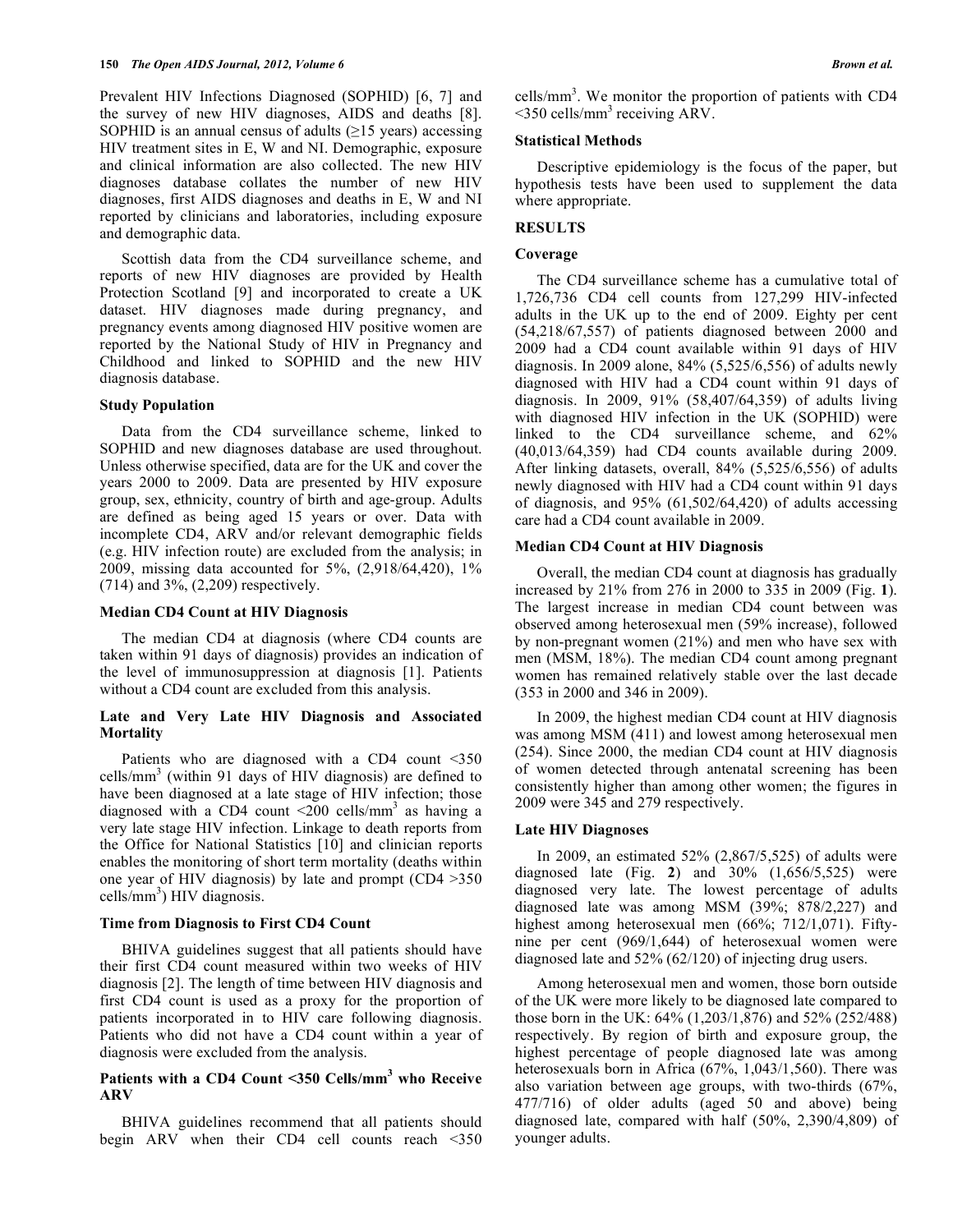

**Fig. (1).** The median CD4 count at HIV diagnosis by exposure group, United Kingdom: 2000-2009.



\* CD4 count within 91 days of HIV diagnosis

**Fig. (2).** Percentage of adult diagnosed late (CD4<350) and very late (CD4<200) by exposure group, United Kingdom: 2009.

### **Short-Term Mortality**

 In 2009, 91% (116/128) of deaths within one year of diagnosis occurred among individuals diagnosed late. Late diagnosis increased the risk of short-term mortality ten-fold, with 4.1% (107/2,599) of those diagnosed late dying within 12 months of diagnosis, compared to 0.3% (8/2,402) of those diagnosed promptly (p<0.001) (Fig. **3**). By risk group, death within one year of diagnosis was 2.9% in MSM, 6.2% in heterosexual men, and 2.2% in heterosexual women. This compares to 0.2%, 0.6%, and 0.3% among those diagnosed promptly, respectively.

#### **Time from Diagnosis to First CD4 Count**

 In E, W and NI, 5,909 adults were diagnosed with HIV infection in 2008. Of these, 61% (2,975/4,868) had their first CD4 count within 14 days of their diagnosis (this excludes patients who did not have a CD4 count reported within 12 months of HIV diagnosis). Seventy-seven per cent (3,752) of patients had their first CD4 count within one month, and 92% (4,477) within three months of diagnosis. (88%) "of those who survived" were seen for care in 2009, 142 had died by 2009 and 5,080 (88%) were seen for care in 2009. There was no significant difference between patient exposure to HIV, ethnicity or age group (data not shown).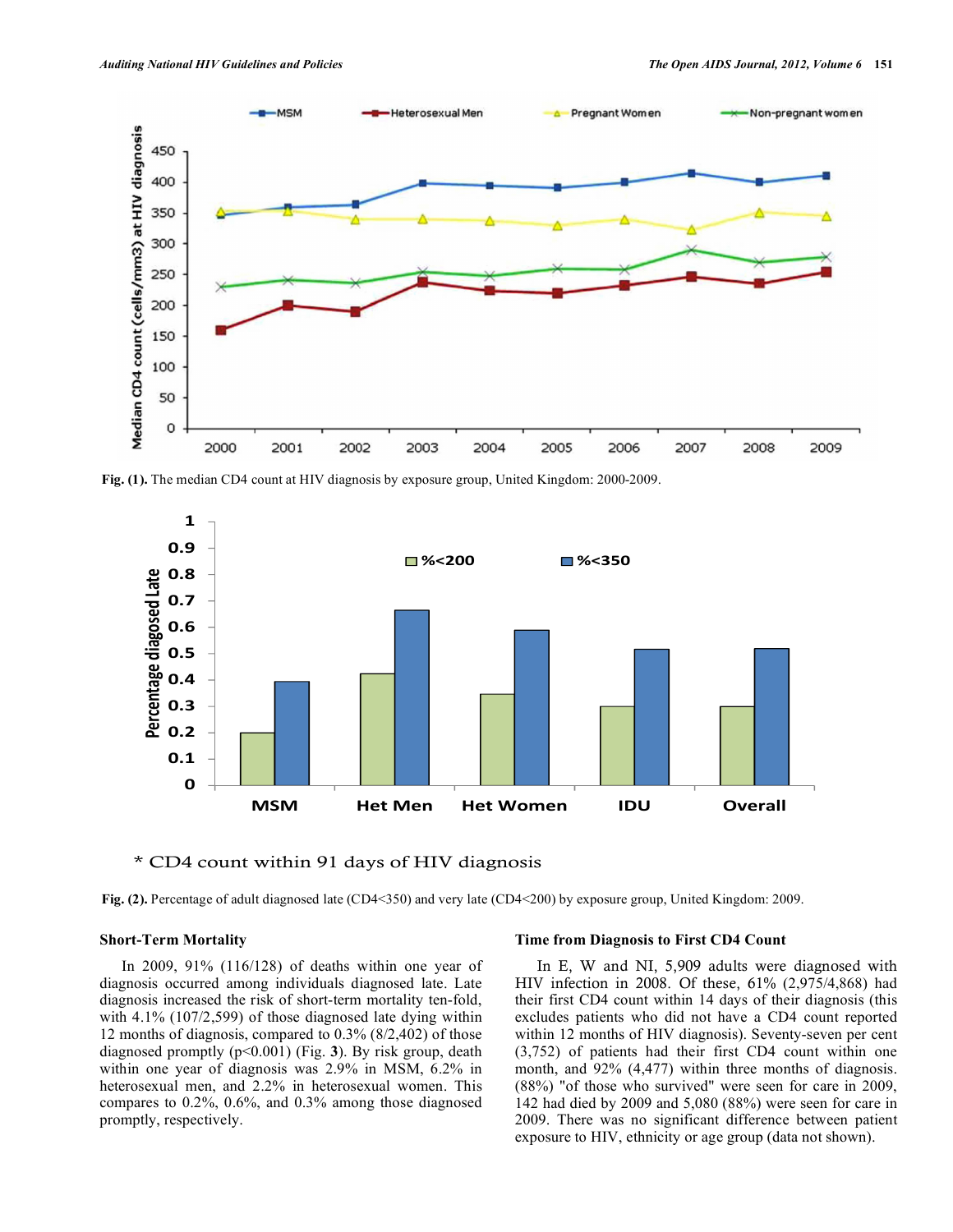

**Fig. (3).** Mortality within one year of HIV diagnosis among adults diagnosed late (CD4<350 cells) and promptly (CD4>350 cells), United Kingdom: 2009.



**Fig. (4).** Proportion of HIV pateints with CD4 counts <350 cells receiving ARV, UK: 2009.

## **Percentage of Patients with a CD4 Count <350 Cells/mm<sup>3</sup> who Receive ARV**

 The percentage of HIV patients with CD4 counts <350 cells/mm3 receiving ARV remained stable at about 74% between 2000-2007, increasing to 81% (14,243/17,653) in 2008 and 83% (14,240/17,257) in 2009. Of the 3017 patients with CD4 counts <350 not receiving ARV 2009, 24% (709) were diagnosed with HIV in 2009 (Fig. **4**).

 In 2009, 81% (5,117/6,309) of MSM and 82% (446/545) of injection drug users (IDUs) with CD4 counts <350

cells/mm<sup>3</sup> were receiving ARV. Equivalent figures among heterosexual men and women were 88% (3,486/3,977) and 81% (4,484/5,516) respectively (p=0.400). By ethnic group, the percentage with a CD4 count <350 cells/mm<sup>3</sup> receiving ARV was 82% (5,668/6,954) among whites, 81% (342/422) among black Caribbean and 85% (5,549/6,501) among black Africans ( $p=0.200$ ). In the same year, the percentage of patients with CD4 counts  $\leq$ 350 cells/mm<sup>3</sup> receiving therapy increased with age (Fig. **4**); 59% (340/574) among those aged 15-24 years and 90% (3,201/3,543) among those aged 50 years and over  $(p<0.001)$ .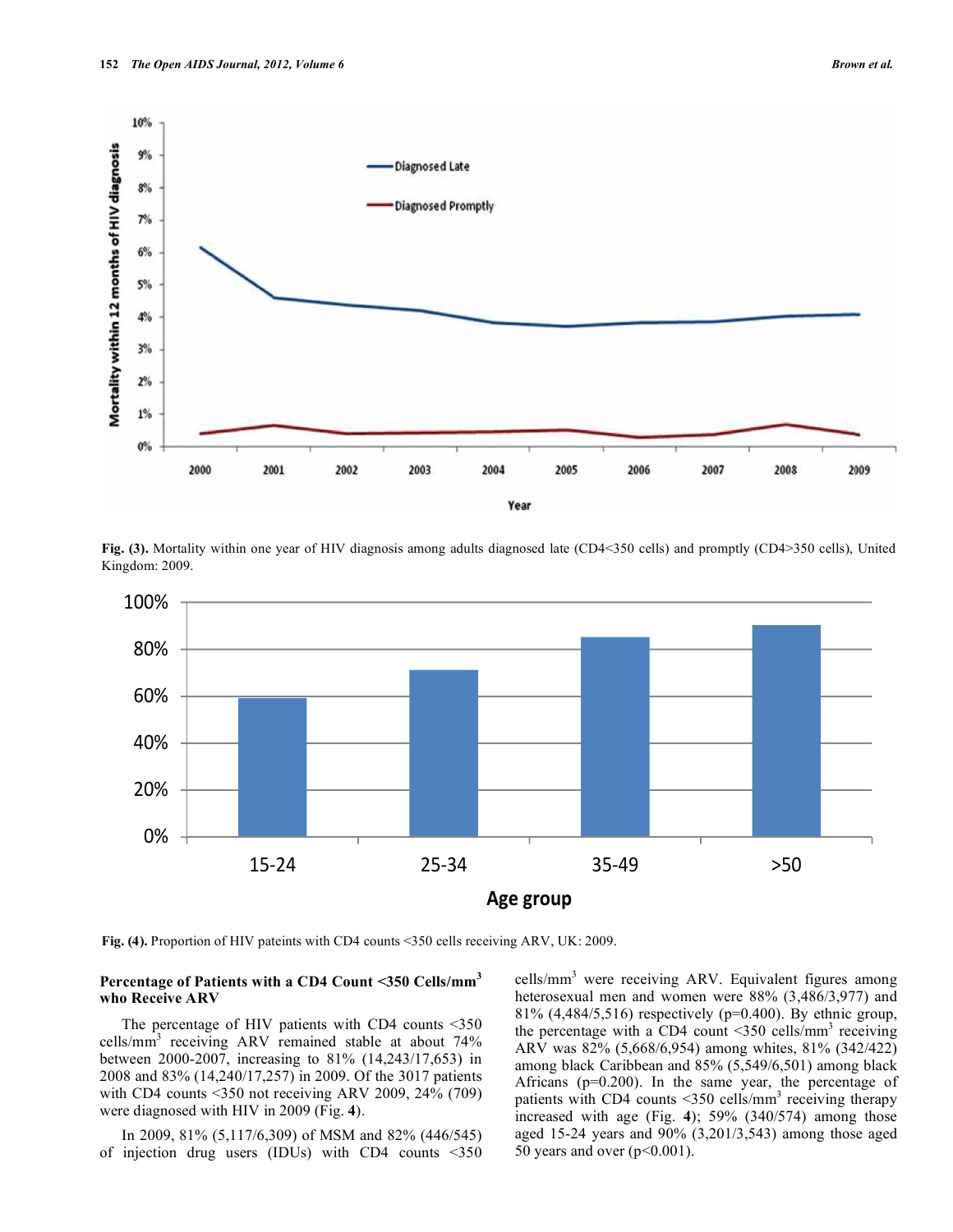#### **DISCUSSION**

 The routine reporting of CD4 counts at diagnosis and subsequent follow-up care forms an essential component of the surveillance of HIV in the UK. These data linked to new diagnoses and annual surveys of persons in HIV care provide a detailed understanding of the HIV epidemiology in the UK and enable the auditing of national HIV testing, treatment and care guidelines. These routine surveillance outputs can be generated at the national and local level to drive and monitor public health policy and prevention efforts.

 In the UK, the completeness of CD4 data is high: over 95% of people living with diagnosed HIV infection had CD4 data available in 2009. Our findings show that over half of newly diagnosed patients had already reached a stage in their infection where treatment should have begun; such patients have a ten-fold risk of mortality within a year compared to those diagnosed promptly. Six out of ten patients newly diagnosed have a CD4 count within 14 days of HIV diagnosis; the best practise target [2] and nine out of ten had a count within 91 days of diagnosis and were seen for care within the next twelve months. Four in five of patients with CD4 counts  $\leq$ 350 cells/mm<sup>3</sup> are received treatment, and therefore national guidelines [3] are largely being met

 Routinely monitoring late diagnosis is important to evaluate HIV testing policies and programmes at the national level. High rates of late diagnoses reflect the proportion of infected individuals who remain undiagnosed, which in the UK is estimated at around 22,200, or 26% of all people living with HIV [11]. Individuals unaware of their HIV status remain infectious for many years, increasing the risk of onward transmission to sexual partners. Prompt HIV diagnosis prevents further HIV transmission through ensuring patients' viral load is low (through regular monitoring and/or administering anti-retroviral therapy where clinically appropriate) and providing earlier opportunities for partner notification and behaviour change counselling.

 The percentage of late diagnoses were especially high among heterosexual men (66%) followed by heterosexual women (59%) and lower among MSM (39%). Over the past decade, an increase in the median CD4 count at diagnosis across risk groups reflects modest improvements in HIV testing. The higher median CD4 count among women diagnosed during pregnancy compared to non-pregnant women reflects the success of the antenatal screening programme. However, in 2009 only MSM had a median CD4 count at diagnosis over  $350$  cells/mm<sup>3</sup> indicating continued efforts are needed to test and diagnose people living with HIV, particularly black African communities in the UK, at an earlier stage of their infection.

 CD4 surveillance, taken with surveillance of deaths in HIV-infected individuals, also makes it possible to quantify the burden of mortality attributable to late diagnosis. Nine in ten deaths occurring within one year of HIV diagnosis are among those diagnosed late; many of these deaths could have been prevented through prompt diagnosis. In addition to the impact on short-term mortality, late diagnoses also affect morbidity. In studies of untreated HIV infection, risk of developing an AIDS-defining illness is greatly increased at lower CD4 counts, with particularly high risk in those

with a CD4 count less than 200 cells/ $mm<sup>3</sup>$  [12]. Lower CD4 counts have also been associated with increased risk of non-AIDS related illnesses including cardiovascular, renal, and hepatic disease and some malignancies [13, 14]. Even after starting ARV, individuals who start late experience suboptimal benefit from ARV compared to those who start early, due to their longer exposure to HIV-associated inflammation and immune activation [15-17].

 The high rates of late HIV diagnoses mean that establishing rapid pathways from HIV diagnosis into care is essential. Over a third of patients newly diagnosed do not have a CD4 count within 14 days of HIV diagnosis; the best practise target [2]. Furthermore, it is good clinical practice to request CD4 testing at the time of HIV diagnosis. Consequently, CD4 counts processed at HIV diagnosis may not necessarily reflect patients accessing subsequent care. If patients who have CD4 counts taken within four days of their HIV diagnosis are excluded, (52%, 1560), this provides a minimum estimate of 29% receiving CD4 counts within 14 days of HIV diagnosis. Nevertheless, it is likely that the majority of patients who have a CD4 count processed at HIV diagnosis are also assimilated into care rapidly; nine in ten of patients diagnosed in 2008 were seen for care in 2009. Factors associated with being lost to follow up are including younger age; being recently diagnosed; and black African ethnicity [18].

 It is encouraging that four in five patients with CD4 counts <350 cells/ $\text{mm}^3$  are receiving ARV, demonstrating providers are adhering to national guidelines [3]. The increase from 2008 reflects the change in BHIVA guidelines [3] (previous guidelines recommended ARV commence when  $CD4$  counts  $\leq 200$  cells/mm<sup>3</sup>). One quarter of immunosuppressed patients not receiving ARV were diagnosed with HIV within the past 12 months; these individuals may not yet have had the opportunity to start ARV. Importantly, patient ethnicity and exposure to HIV are not associated with not receiving ARV. However, age is important with young people with CD4 counts <350 cells less likely to receive ARV. Younger people find adherence to ARV more difficult [19] or may have been infected for a shorter length of time and therefore have a different perception of the benefits of ARV compared to those who have experienced symptoms [20]. The reasons for poorer ARV uptake among young people in need of treatment require further exploration.

## **Implications for Policy**

 The monitoring of late HIV diagnoses has been routinely measured nationally and at the local level for many years. The late diagnosis indicator has already been implemented in London as part of the London Tool Kit for commissioners. It has been valuable in driving and tracking public health efforts to expand HIV testing in the capital.

 The expansion of HIV testing in high prevalence areas has been recommended through BHIVA guidelines [21] as well as in the National Institute for Health and Clinical Excellence (NICE) guidance [22]. The guidance advocates the development of local policies for HIV testing among black Africans and MSM and the routine offer of a test in a range of health care settings in high prevalence areas. The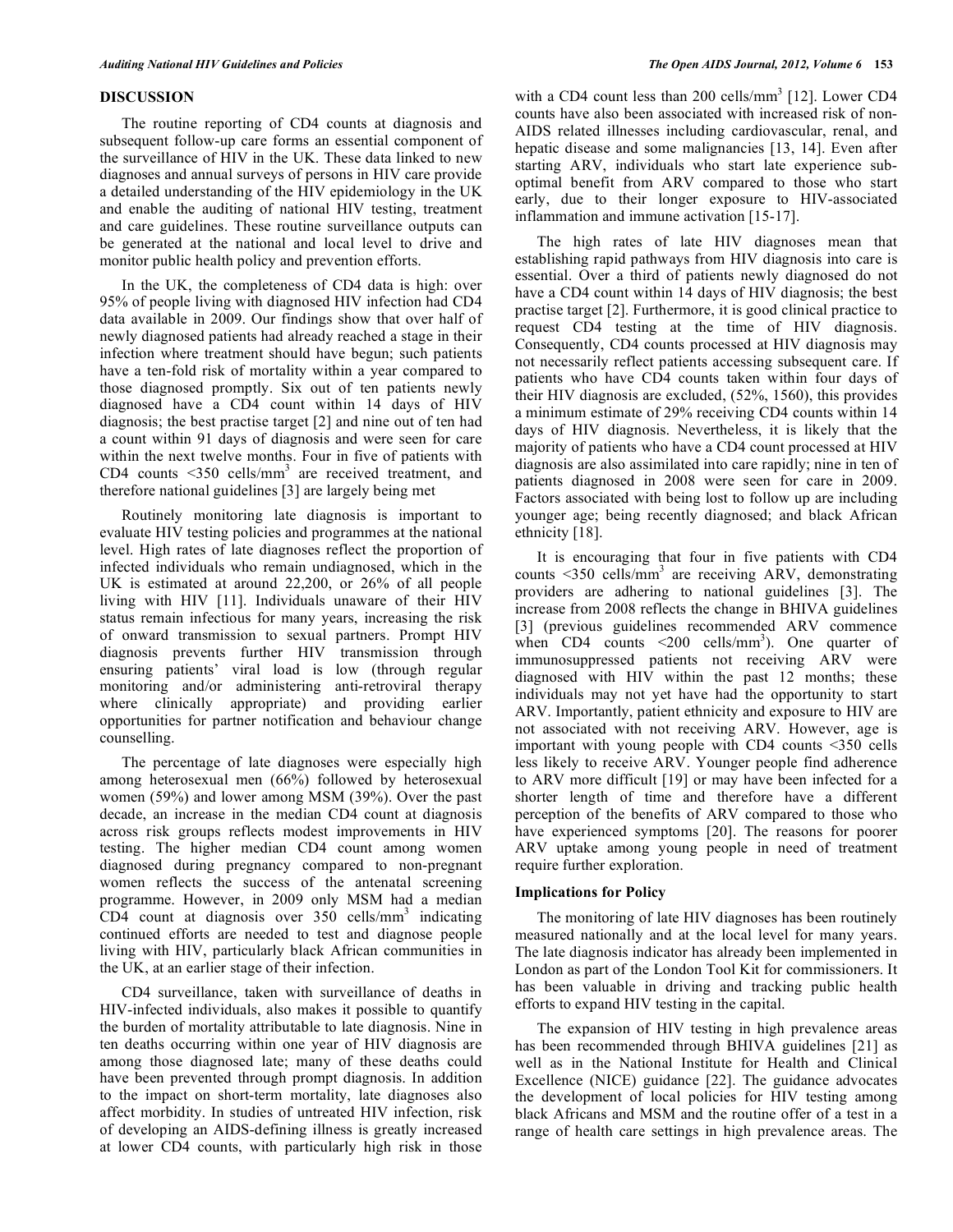continued monitoring of late HIV diagnoses will evaluate the success of these policies.

 The expansion of HIV testing in to non-traditional settings intensifies the need for continuing auditing of rapid pathways into care. This pathway will facilitate prompt treatment for those diagnosed at a late stage of infection. In order to ensure patients diagnosed with HIV receive high quality care and treatment, the London HIV consortium has developed four outcome measures. In addition to monitoring prompt access to care following diagnosis, this suite of outcomes also measures ARV adherence, ARV success in achieving undetectable viral loads, the prevention of patients in care reaching levels of severe immunosuppression and mortality rates. The measures have been successfully implemented in London and will be rolled-out nationally; the CD4 surveillance scheme is fundamental to its success.

## **Limitations**

 The limitations associated with CD4 surveillance are as follows. Patients who have CD4 counts linked to their patient records will not be representative of patients with sub-optimal attendance to care, who are more likely to be vulnerable and experience poorer health outcomes. Patients newly diagnosed are also less likely to have CD4 counts available. However, the overall linkage between HIV surveillance systems is very high at 95%, minimising this bias.

## **CONCLUSION**

 The health care costs of HIV are substantial; over £600 million is spent each year to provide health care and treatment of the 65,300 people living with a diagnosed HIV infection. National HIV surveillance systems must be responsive to the changes in the epidemic and advances in treatment and care. The monitoring of CD4 counts is a critical core function of HIV surveillance in the UK enabling the close monitoring of efforts to reduce morbidity and mortality associated with late diagnosis and underpins the auditing of national policies and guidelines. It is important the national surveillance systems such as the CD4 surveillance scheme continue to be evaluated to ensure their efficiency and effectiveness [23].

## **AUTHOR CONTRIBUTION**

- 1. **Alison Brown:** Principal HIV scientist within the HIV and STI Department at the Health Protection Agency, lead in the design and writing of paper and responsible for final manuscript.
- 2. **Meaghan Kall:** Scientist within the HIV and STI Department at the Health Protection Agency helped conduct analyses, provided comments and advice on drafts of the paper.
- 3. **Ruth Smith:** Lead scientist within the HIV and STI Department at the Centre for Infections, helped conduct analyses, provided comments and advice on drafts of the paper.
- 4. **Zheng Yin:** Scientist within the HIV and STI Department at the Health Protection Agency helped conduct analyses, provided comments and advice on drafts of the paper.
- 5. **Alan Hunter:** Information Analyst for the CD4 surveillance scheme. HIV and STI Department at the Health Protection Agency helped conduct analyses, provided comments and advice on drafts of the paper.
- 6. **Valerie Delpech:** Consultant epidemiologist and lead for HIV surveillance within the HIV and STI department at the Health Protection Agency, contributed substantially to the study design and writing of the paper.

## **ACKNOWLEDGEMENTS**

 The authors would like to acknowledge the continuing collaboration of those who contribute to HIV surveillance in the UK. We also thank Health Protection Scotland and the National Study of HIV in Pregnancy and Childhood, Institute of Child Health, University College London for providing Scottish surveillance data and pregnancy data respectively.

#### **FUNDING**

 CD4 Surveillance scheme: Funded by the Department of Health.

 National SOPHID survey: Funded by the Department of Health.

 London SOPHID survey: Funded by the NHS London Specialised Commissioning Group.

 HIV and AIDS New Diagnoses: Funded by the Department of Health.

## **CONFLICT OF INTEREST**

 No paper resembling the enclosed article has been or will be published elsewhere.

# **REFERENCES**

- [1] Pantaleo, G, Graziosi C, Fauci AS. New concepts in the immunopathogenesis of human immunodeficiency virus infection. N Engl J Med 1993; 328(5): 327-35.
- [2] British HIV Association. Standards for HIV Clinical care. 2007. Available at: http://www.bhiva.org/documents/Guidelines/Standard s/StandardsHIVClinicalCare.pdf [Accessed 14 April 2011].
- [3] Gazzard, BG. British HIV Association Guidelines for the treatment of HIV-1-infected adults with antiretroviral therapy 2008. HIV Med 2008; 9(8): 563-608.
- [4] Health Protection Agency. The CD4 Surveillance Scheme. Available at: http://www.hpa.org.uk/web/HPAweb&Page&HPAwe bAutoListName/Page/1201094588994 [Accessed 14 April 2011].
- [5] Chadborn TR, Delpech VC, Sabin CA, Sinka K, Evans BG. The late diagnosis and consequent short-term mortality of HIV-infected heterosexuals [England and Wales, 2000-2004]. AIDS 2006; 20(18): 2371-9.
- [6] Rice, BD, Payne LJ, Sinka K, Patel B, Evans BG, Delpech V. The changing epidemiology of prevalent diagnosed HIV infections in England, Wales, and Northern Ireland, 1997 to 2003. Sex Transm Infect 2005; 81(3): 223-9.
- [7] McHenry A, Macdonald N. Sinka K, Mortimer J, Evans B. National assessment of prevalent diagnosed HIV infections. Commun Dis Public Health 2000; 3(4): 277-81.
- [8] Smith RD, Delpech VC, Brown AE, Rice BD. HIV transmission and high rates of late diagnoses among adults aged 50 years and over. AIDS 2010; 24(13): 2109-15.
- [9] Health Protection Scotland. Available at: http://www.hps.scot.nhs. uk/search/atozdetail.aspx?subject=27 [Accessed 14 April 2011].
- [10] Office of National Statistics. Available at: http://www.statistics. gov.uk/hub/index.html [Accessed 14 April 2011].